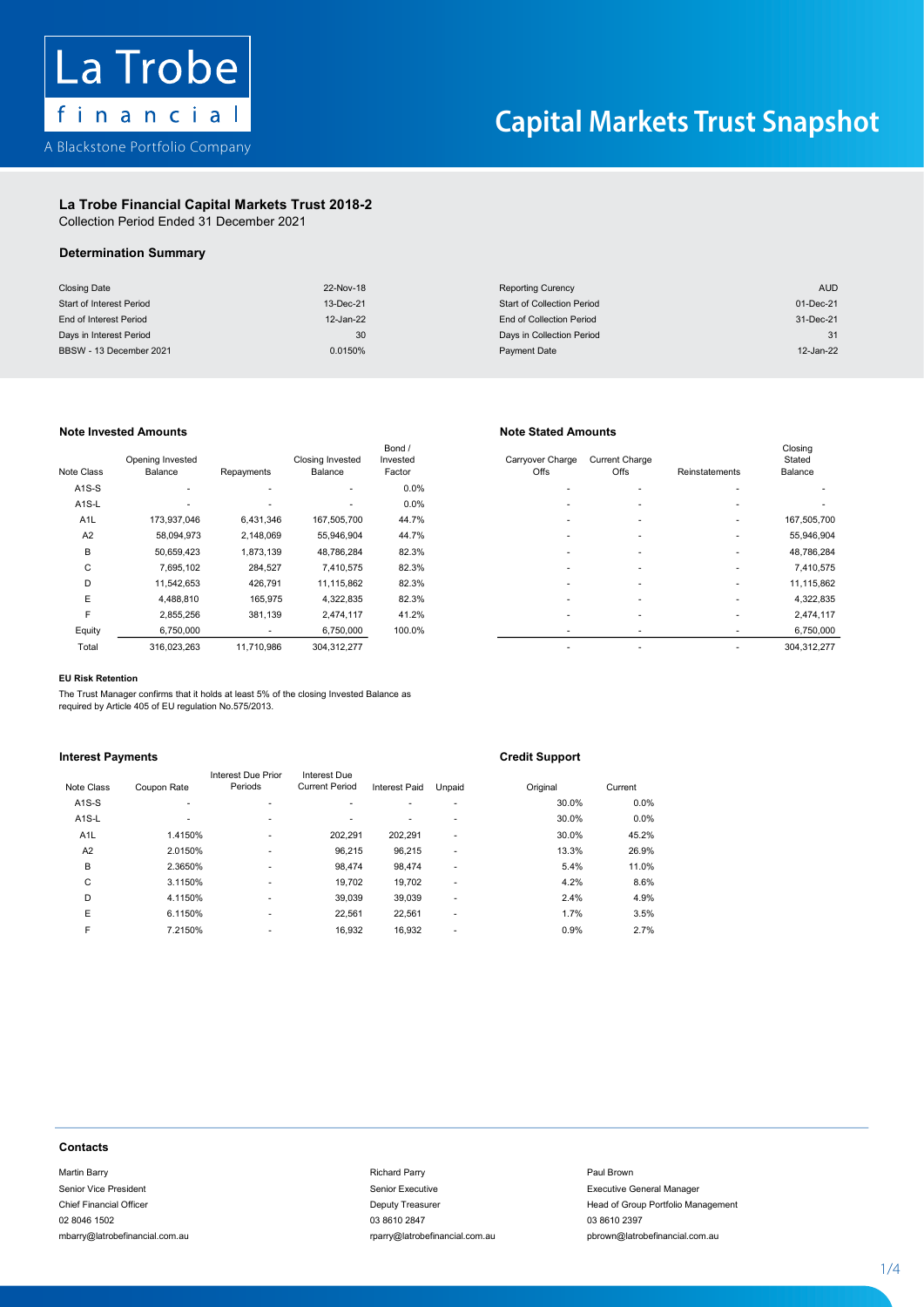

## La Trobe Financial Capital Markets Trust 2018-2 La Trobe Financial Capital Markets Trust 2018-2

Collection Period Ended 31 December 2021 Collection Period Ended 31 December 2021

# Determination Summary

| <b>Determination Summary</b>     |             |                                                                                         |                      |
|----------------------------------|-------------|-----------------------------------------------------------------------------------------|----------------------|
| <b>Closing Date</b>              | 22-Nov-18   | <b>Reporting Curency</b>                                                                | <b>AUD</b>           |
| Start of Interest Period         | 13-Dec-21   | <b>Start of Collection Period</b>                                                       | 01-Dec-21            |
| End of Interest Period           | 12-Jan-22   | <b>End of Collection Period</b>                                                         | 31-Dec-21            |
| Days in Interest Period          | 30          | Days in Collection Period                                                               | 31                   |
| BBSW - 13 December 2021          | 0.0150%     | <b>Payment Date</b>                                                                     | 12-Jan-22            |
|                                  |             |                                                                                         |                      |
|                                  |             |                                                                                         |                      |
| <b>Expense Reserve</b>           | Balance     | <b>Thresholds</b><br>Actual                                                             | Satisfied<br>Minimum |
| Opening Balance                  | 150,000     | 5.05%<br>Weighted average test                                                          | 3.80%<br>Yes         |
| Additions                        | 0           | Available income test<br>5.45%                                                          | 3.18%<br>Yes         |
| Draws                            | $\mathbf 0$ |                                                                                         |                      |
|                                  | 150,000     | <b>Repayments</b>                                                                       |                      |
| <b>Closing Balance</b>           |             |                                                                                         | Balance              |
|                                  |             | Scheduled principal                                                                     | 472,791              |
| <b>Yield Enhancement Reserve</b> |             | Unscheduled Principal (net of redraws)                                                  | 11,212,212           |
|                                  | Balance     | Total net principal repaid                                                              | 11,685,003           |
| Opening Balance                  | 2,200,000   |                                                                                         |                      |
| Additions                        | $\mathbf 0$ | Principal Payment Rate (PPR) - Current month annualised                                 | 1.8%                 |
| Draws                            | $\pmb{0}$   | Constant Prepayment Rate (CPR) - Current month annualised                               | 35.0%                |
| <b>Closing Balance</b>           | 2,200,000   |                                                                                         |                      |
|                                  |             | <b>Pool Performance</b>                                                                 |                      |
| <b>Retention Amount Ledger</b>   |             | Portfolio balance at Closing Date                                                       | 723,973,935          |
|                                  | Balance     | Pool Factor                                                                             | 42.3%                |
| Opening Balance                  | 1,504,682   | Liquidation amount - current month                                                      | $\pmb{0}$            |
| Additions                        | 25,983      | No. of loans liquidated - current month                                                 | $\mathbf 0$          |
|                                  |             |                                                                                         | $\Omega$             |
| Draws                            | 0           | Losses - current month                                                                  |                      |
| <b>Closing Balance</b>           | 1,530,665   | Cumulative liquidation amount                                                           | 7,571,614            |
|                                  |             | Cumulative no. of loans liquidated                                                      | 12                   |
|                                  |             | <b>Cumulative losses</b>                                                                | 359,069              |
| <b>Amortisation Ledger</b>       |             | Annualised loss rate since Closing Date                                                 | 0.02%                |
|                                  | Balance     |                                                                                         |                      |
| Opening Balance                  | 0           | <b>Stepdown Criteria</b>                                                                |                      |
| Additions                        | $\mathbf 0$ |                                                                                         | Satisfied            |
| Draws                            | $\pmb{0}$   | a. No Class A1S-S Notes or Class A1S-L Notes outstanding                                | Yes                  |
| <b>Closing Balance</b>           | $\mathbf 0$ | b. Class A Subordination Percentage                                                     | Yes                  |
|                                  |             | c. Principal Losses                                                                     | Yes                  |
|                                  |             | d. 90 Arrears Days                                                                      | Yes                  |
| <b>Liquidity Facility</b>        |             | e. Stated Amount                                                                        | Yes                  |
|                                  | Balance     |                                                                                         |                      |
| Opening Balance                  | 0           | <b>Call Option Trigger</b>                                                              |                      |
| Draws                            | $\mathbf 0$ | The Payment Date which occurs on the earlier of:                                        |                      |
| Reimbursements                   | 0           | a. 12th November 2022; and                                                              |                      |
|                                  | $\mathbf 0$ | b. the first Payment date on which the aggregate Invested Amounts of all Notes,         |                      |
| <b>Closing Balance</b>           |             | expressed as a percentage of the aggregate Initial Invested Amounts of all Notes on the |                      |
| <b>Closing Facility Limit</b>    | 4,564,684   | Closing Date, is equal to or less than 25%.                                             |                      |
|                                  |             |                                                                                         |                      |
|                                  |             |                                                                                         |                      |
|                                  |             |                                                                                         |                      |
|                                  |             |                                                                                         |                      |
|                                  |             |                                                                                         |                      |
|                                  |             |                                                                                         |                      |
|                                  |             |                                                                                         |                      |
|                                  |             |                                                                                         |                      |
|                                  |             |                                                                                         |                      |
|                                  |             |                                                                                         |                      |
|                                  |             |                                                                                         |                      |
|                                  |             |                                                                                         |                      |
|                                  |             |                                                                                         |                      |
|                                  |             |                                                                                         |                      |
|                                  |             |                                                                                         |                      |
|                                  |             |                                                                                         |                      |

## Opening Balance 150,000 Weighted average test 5.05% 3.80% Yes Expense Reserve Thresholds

| <b>Closing Balance</b> | 150,000 | Repayments       |
|------------------------|---------|------------------|
| Draws                  |         |                  |
| Additions              |         | Available income |
| Opening Balance        | 150.000 | Weighted averag  |
|                        | Balance |                  |

|                        |           | <b>Pool Performance</b>                                   |            |
|------------------------|-----------|-----------------------------------------------------------|------------|
| <b>Closing Balance</b> | 2.200.000 |                                                           |            |
| Draws                  | O.        | Constant Prepayment Rate (CPR) - Current month annualised | 35.0%      |
| Additions              | 0         | Principal Payment Rate (PPR) - Current month annualised   | 1.8%       |
| Opening Balance        | 2.200.000 |                                                           |            |
|                        | Balance   | I otal net principal repaid                               | 11.685.003 |

|                        | Balance   |
|------------------------|-----------|
| Opening Balance        | 1,504,682 |
| <b>Additions</b>       | 25.983    |
| Draws                  |           |
| <b>Closing Balance</b> | 1,530,665 |

|                        | Balance |                                                          |           |
|------------------------|---------|----------------------------------------------------------|-----------|
| <b>Opening Balance</b> |         | <b>Stepdown Criteria</b>                                 |           |
| Additions              |         |                                                          | Satisfied |
| Draws                  |         | a. No Class A1S-S Notes or Class A1S-L Notes outstanding | Yes       |
| <b>Closing Balance</b> |         | b. Class A Subordination Percentage                      | Yes       |

|                               | Balance   |                                                                                                                                                                            |
|-------------------------------|-----------|----------------------------------------------------------------------------------------------------------------------------------------------------------------------------|
| <b>Opening Balance</b>        |           | <b>Call Option Trigger</b>                                                                                                                                                 |
| Draws                         |           | The Payment Date which occurs on the earlier of:                                                                                                                           |
| Reimbursements                |           | a. 12th November 2022; and                                                                                                                                                 |
| <b>Closing Balance</b>        |           | b. the first Payment date on which the aggregate Invested Amounts of all Notes,<br>expressed as a percentage of the aggregate Initial Invested Amounts of all Notes on the |
| <b>Closing Facility Limit</b> | 4.564.684 | Closing Date, is equal to or less than 25%.                                                                                                                                |

### the serve that the contract of the contract of the contract of the contract of the contract of the contract of the contract of the contract of the contract of the contract of the contract of the contract of the contract of

|                                  | Balance   |                                                         | Actual | Minimum | Satisfied  |
|----------------------------------|-----------|---------------------------------------------------------|--------|---------|------------|
| Opening Balance                  | 150,000   | Weighted average test                                   | 5.05%  | 3.80%   | Yes        |
| <b>Additions</b>                 | 0         | Available income test                                   | 5.45%  | 3.18%   | Yes        |
| Draws                            |           |                                                         |        |         |            |
| <b>Closing Balance</b>           | 150,000   | Repayments                                              |        |         |            |
|                                  |           |                                                         |        |         | Balance    |
|                                  |           | Scheduled principal                                     |        |         | 472.791    |
| <b>Yield Enhancement Reserve</b> |           | Unscheduled Principal (net of redraws)                  |        |         | 11,212,212 |
|                                  | Balance   | Total net principal repaid                              |        |         | 11,685,003 |
| Opening Balance                  | 2,200,000 |                                                         |        |         |            |
| Additions                        | 0         | Principal Payment Rate (PPR) - Current month annualised |        |         | 1.8%       |
|                                  |           |                                                         |        |         |            |

## Retention Amount Ledger Portfolio balance at Closing Date 723,973,935 Pool Performance

| <b>Retention Amount Ledger</b> |           | Portfolio balance at Closing Date       | 723,973,935 |
|--------------------------------|-----------|-----------------------------------------|-------------|
|                                | Balance   | Pool Factor                             | 42.3%       |
| Opening Balance                | 1,504,682 | Liquidation amount - current month      | $^{\circ}$  |
| Additions                      | 25.983    | No. of loans liquidated - current month | 0           |
| <b>Draws</b>                   |           | Losses - current month                  | $\Omega$    |
| <b>Closing Balance</b>         | 1.530.665 | Cumulative liquidation amount           | 7,571,614   |
|                                |           | Cumulative no. of loans liquidated      | 12          |
|                                |           | Cumulative losses                       | 359,069     |
| <b>Amortisation Ledger</b>     |           | Annualised loss rate since Closing Date | 0.02%       |

| <b>Draws</b>              |                                     | a. No Class A1S-S Notes or Class A1S-L Notes outstanding | Yes |
|---------------------------|-------------------------------------|----------------------------------------------------------|-----|
| Closing Balance           | b. Class A Subordination Percentage |                                                          | Yes |
|                           |                                     | c. Principal Losses                                      | Yes |
|                           |                                     | d. 90 Arrears Days                                       | Yes |
| <b>Liquidity Facility</b> |                                     | e. Stated Amount                                         | Yes |

2 - 4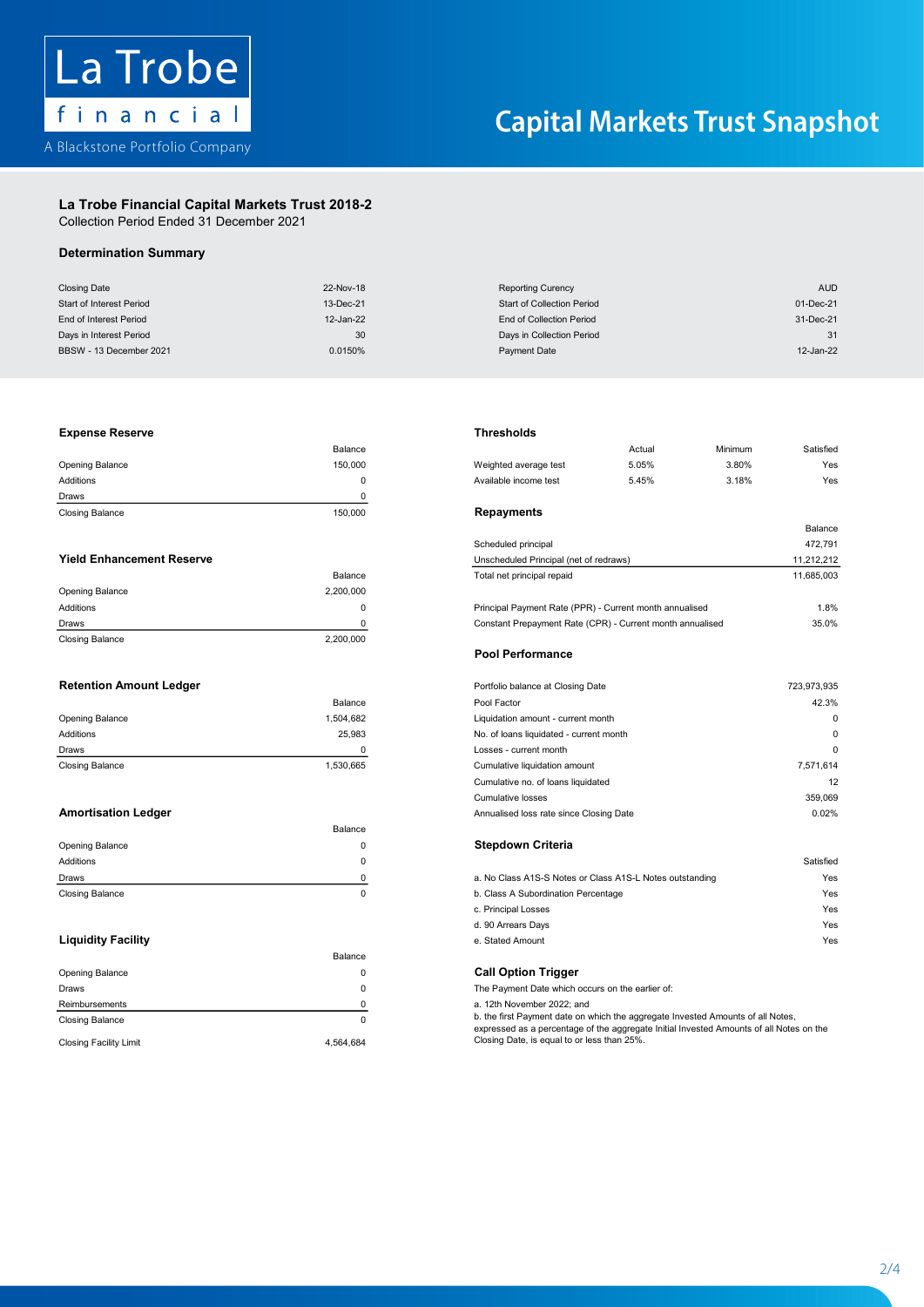

## La Trobe Financial Capital Markets Trust 2018-2 La Trobe Financial Capital Markets Trust 2018-2

As at 31 December 2021 As at 31 December 2021

| <b>Pool Summary</b>    |             |                                    |       |
|------------------------|-------------|------------------------------------|-------|
| Portfolio balance (\$) | 305.963.440 | Weighted average LVR (%)           | 67.94 |
| Number of loans (#)    | 826         | Maximum current LVR (%)            | 97.00 |
| Average loan size (\$) | 370.416     | Weighted average seasoning (years) | 4.23  |
| Maximum Ioan size (\$) | .494.776    | Weighted average Interest Rate (%) | 5.07  |

| Current Loan to Value ratio (LVR) Distribution |                |             |               | <b>Current Balance Distribution</b>                    |        |              |                |
|------------------------------------------------|----------------|-------------|---------------|--------------------------------------------------------|--------|--------------|----------------|
|                                                | Number         | Balance     | %             |                                                        | Number | Balance      | %              |
| Up to 50.0%                                    | 118            | 26.123.715  | 8.5           | Less than 100,000                                      | 32     | 1.408.892    | 0.5            |
| 50.0% to 60.0%                                 | 134            | 39,337,265  | 12.9          | 100,000 to 200,000                                     | 120    | 20,008,100   | 6.5            |
| 60.0% to 65.0%                                 | 76             | 26,433,211  | 8.6           | 200,000 to 300,000                                     | 276    | 68,326,120   | 22.5           |
| 65.0% to 70.0%                                 | 125            | 45,204,365  | 14.8          | 300,000 to 400,000                                     | 141    | 48,170,657   | 15.7           |
| 70.0% to 75.0%                                 | 170            | 70,893,238  | 23.2          | 400,000 to 500,000                                     | 84     | 37,321,628   | 12.2           |
| 75.0% to 80.0%                                 | 155            | 70,190,544  | 22.9          | 500,000 to 600,000                                     | 57     | 31,301,210   | 10.2           |
| 80.0% to 85.0%                                 | 40             | 23,342,068  | 7.6           | 600,000 to 700,000                                     | 38     | 24,625,389   | 8 <sub>0</sub> |
| 85.0% to 90.0%                                 | 4              | 2,324,389   | 0.8           | 700,000 to 800,000                                     | 14     | 10,443,022   | 3.4            |
| 90.0% to 95.0%                                 | $\overline{2}$ | 1.254.078   | 0.4           | 800,000 to 900,000                                     | 13     | 11,069,359   | 3.6            |
| 95.0% to 100.0%                                | $\overline{2}$ | 860,567     | 0.3           | 900,000 to 1,000,000                                   | 24     | 22,566,284   | 7.4            |
| Over 100.0%                                    | 0              | 0           | 0.0           | 1,000,000 to 1,500,000                                 | 27     | 30,722,779   | 10.0           |
|                                                |                |             |               | Over 1,500,000                                         | 0      | 0            | 0.0            |
| Total                                          | 826            | 305,963,440 | 100.0         |                                                        |        |              |                |
|                                                |                |             |               | Total                                                  | 826    | 305.963.440  | 100.0          |
| <b>Interest Rates</b>                          |                |             |               | Seasoning Distribution (Based on Loan Settlement Date) |        |              |                |
|                                                | Number         | Balance     | $\frac{0}{0}$ |                                                        | Number | Balance      | %              |
| Up to 3.00%                                    | 3              | 1,900,077   | 0.6           | Less than 1 year                                       | 0      | 0            | 0.0            |
| 3.00% to 4.00%                                 | 73             | 28.266.793  | 9.2           | 1 to 2 years                                           | 0      | 0            | 0.0            |
| 4.00% to 4.50%                                 | 167            | 61,077,146  | 19.9          | 2 to 3 years                                           | 0      | <sup>0</sup> | 0.0            |
| 4.50% to 5.00%                                 | 120            | 54,790,939  | 17.9          | 3 to 4 years                                           | 540    | 198,160,823  | 64.8           |
| 5.00% to 5.50%                                 | 137            | 59,584,301  | 19.5          | 4 to 5 years                                           | 173    | 73,863,132   | 24.1           |
| 5.50% to 6.00%                                 | 100            | 41,769,594  | 13.7          | Over 5 years                                           | 113    | 33,939,485   | 11.1           |
| 6.00% to 6.50%                                 | 176            | 46,082,861  | 15.1          |                                                        |        |              |                |
| 6.50% to 7.00%                                 | 16             | 4,204,687   | 1.4           | Total                                                  | 826    | 305,963,440  | 100.0          |
| 7.00% to 8.00%                                 | 34             | 8,287,042   | 2.7           |                                                        |        |              |                |
| Over 8.00%                                     | 0              | 0           | 0.0           |                                                        |        |              |                |
| Total                                          | 826            | 305,963,440 | 100.0         |                                                        |        |              |                |

|                 | Number | Balance     | %     |                        | Number | Balance     | %     |
|-----------------|--------|-------------|-------|------------------------|--------|-------------|-------|
| Up to 50.0%     | 118    | 26.123.715  | 8.5   | Less than 100.000      | 32     | 1.408.892   | 0.5   |
| 50.0% to 60.0%  | 134    | 39.337.265  | 12.9  | 100,000 to 200,000     | 120    | 20.008.100  | 6.5   |
| 60.0% to 65.0%  | 76     | 26.433.211  | 8.6   | 200,000 to 300,000     | 276    | 68.326.120  | 22.5  |
| 65.0% to 70.0%  | 125    | 45.204.365  | 14.8  | 300,000 to 400,000     | 141    | 48.170.657  | 15.7  |
| 70.0% to 75.0%  | 170    | 70.893.238  | 23.2  | 400,000 to 500,000     | 84     | 37.321.628  | 12.2  |
| 75.0% to 80.0%  | 155    | 70.190.544  | 22.9  | 500,000 to 600,000     | 57     | 31.301.210  | 10.2  |
| 80.0% to 85.0%  | 40     | 23.342.068  | 7.6   | 600,000 to 700,000     | 38     | 24.625.389  | 8.0   |
| 85.0% to 90.0%  | 4      | 2.324.389   | 0.8   | 700,000 to 800,000     | 14     | 10.443.022  | 3.4   |
| 90.0% to 95.0%  |        | .254.078    | 0.4   | 800,000 to 900,000     | 13     | 11.069.359  | 3.6   |
| 95.0% to 100.0% |        | 860.567     | 0.3   | 900,000 to 1,000,000   | 24     | 22.566.284  | 7.4   |
| Over 100.0%     |        |             | 0.0   | 1.000.000 to 1.500.000 | 27     | 30.722.779  | 10.0  |
|                 |        |             |       | Over 1,500,000         |        |             | 0.0   |
| Total           | 826    | 305.963.440 | 100.0 |                        |        |             |       |
|                 |        |             |       | Total                  | 826    | 305 963 440 | 100 Q |

|                   | Number        | Balance    | %          |                  | Number | Balance     | %     |
|-------------------|---------------|------------|------------|------------------|--------|-------------|-------|
| Up to 3.00%       |               | 1.900.077  | 0.6        | Less than 1 year |        |             | 0.0   |
| 3.00% to 4.00%    | 73            | 28.266.793 | 9.2        | 1 to 2 years     |        |             | 0.0   |
| 4.00% to 4.50%    | 167           | 61.077.146 | 19.9       | 2 to 3 years     |        |             | 0.0   |
| 4.50% to 5.00%    | 120           | 54.790.939 | 17.9       | 3 to 4 years     | 540    | 198.160.823 | 64.8  |
| 5.00% to 5.50%    | 137           | 59.584.301 | 19.5       | 4 to 5 years     | 173    | 73.863.132  | 24.1  |
| 5.50% to 6.00%    | 100           | 41.769.594 | 13.7       | Over 5 years     | 113    | 33.939.485  | 11.1  |
| 6.00% to 6.50%    | 176           | 46.082.861 | 15.1       |                  |        |             |       |
| 6.50% to 7.00%    | 16            | 4.204.687  | 1.4        | Total            | 826    | 305.963.440 | 100.0 |
| $7.0001 + 0.0001$ | $\sim$ $\sim$ | 0.007010   | $\sim$ $-$ |                  |        |             |       |